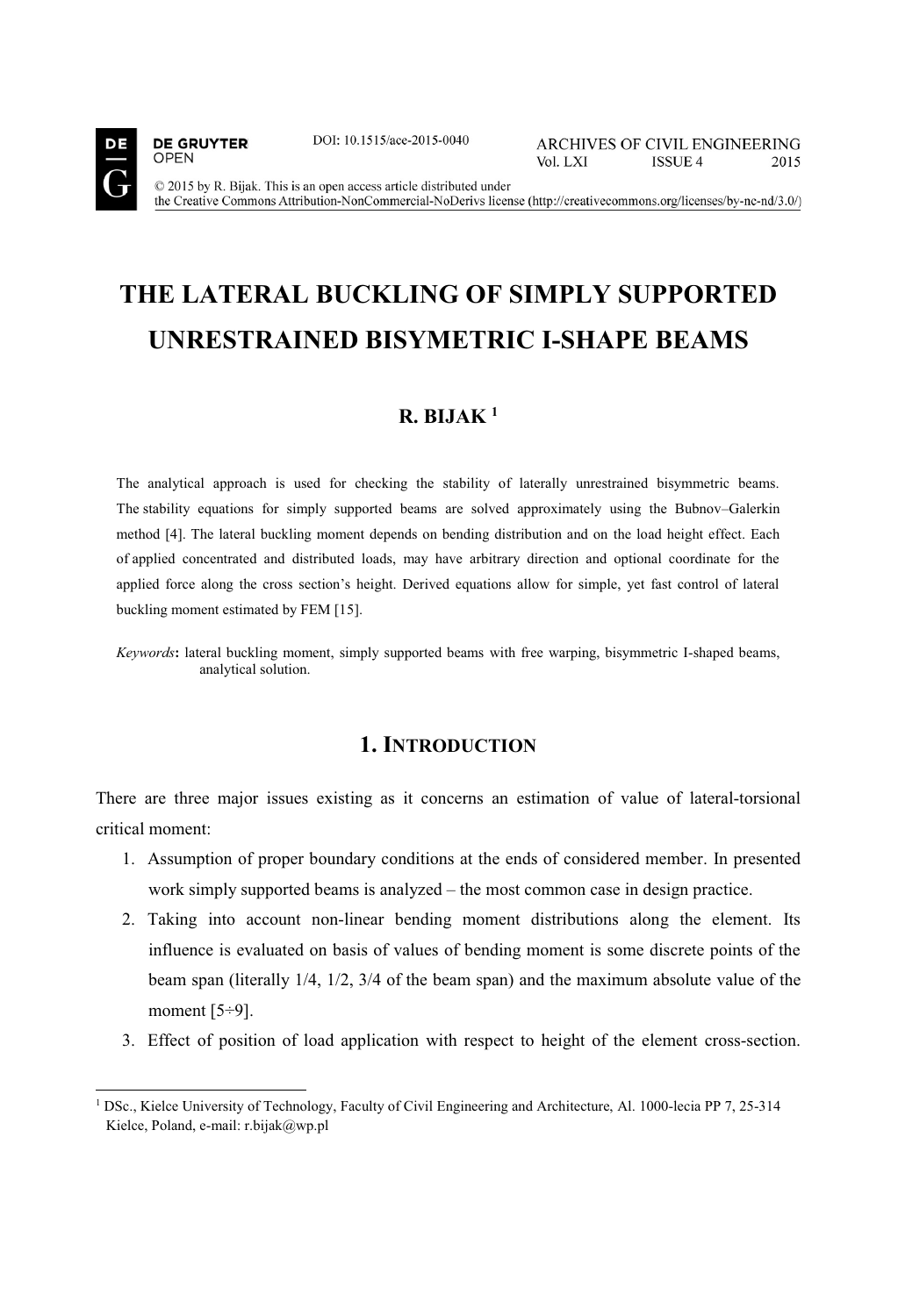Considering any, arbitrary static diagram, the most difficult seems to be point (3). It was found, in available literature, only two approaches of solving this problem. Trahair et al. [7] assumed for arbitrary load formula being correct if there were no concentrated moments applied, Helwig et al. [10] presented modification of *C*<sup>1</sup> coefficient (see eq. 2.1) derived on basis of numeric simulations. The analytical approach is used for estimation of lateral buckling moment in simply supported bisymmetrical I-shaped beams. In order to analyze it, differential equation of flexural-torsional buckling (with respect to twist angle) is solved with help of Bubnov-Galerkin method Important feature of this work, in comparison to other authors' papers [4,5,7,10] is derivation of formulas for calculation of critical moment coefficients taking into account position of the transverse load with respect to height of the cross-section for any, arbitrary structural arrangement. Comparing to previous paper [11] of the author, there is also extension, consisting in fact, that each of applied loads, may have arbitrary direction. Significant contribution of this paper is taking into account the above mentioned parameters in the simple analytical solution.

### **2. EXISTING DESIGN CODE PROCEDURE**

For beams of double symmetric cross-section the value of lateral buckling moment may be computed using the expression:

(2.1) 
$$
M_{0,\sigma} = C_1 N_{\sigma,z} (\sqrt{D + (C_2 z_g)^2} + C_2 z_g)
$$

(2.2a+d) 
$$
N_{\sigma,z} = \frac{\pi^2 EI_z}{L^2}, \qquad D = D_1 + D_2, \qquad D_1 = \frac{I_w}{I_z}, \qquad D_2 = \frac{GI_T}{N_{\sigma,z}}
$$

where:  $L$  – beam length,  $I_z$  – principal moment of inertia about *z* axes,  $I_T$  – St. Venant torsion constant,  $I_w$ warping constant, *E* – Young's modulus, *G* – shear modulus.



Fig. 1. Designation of loads and their signs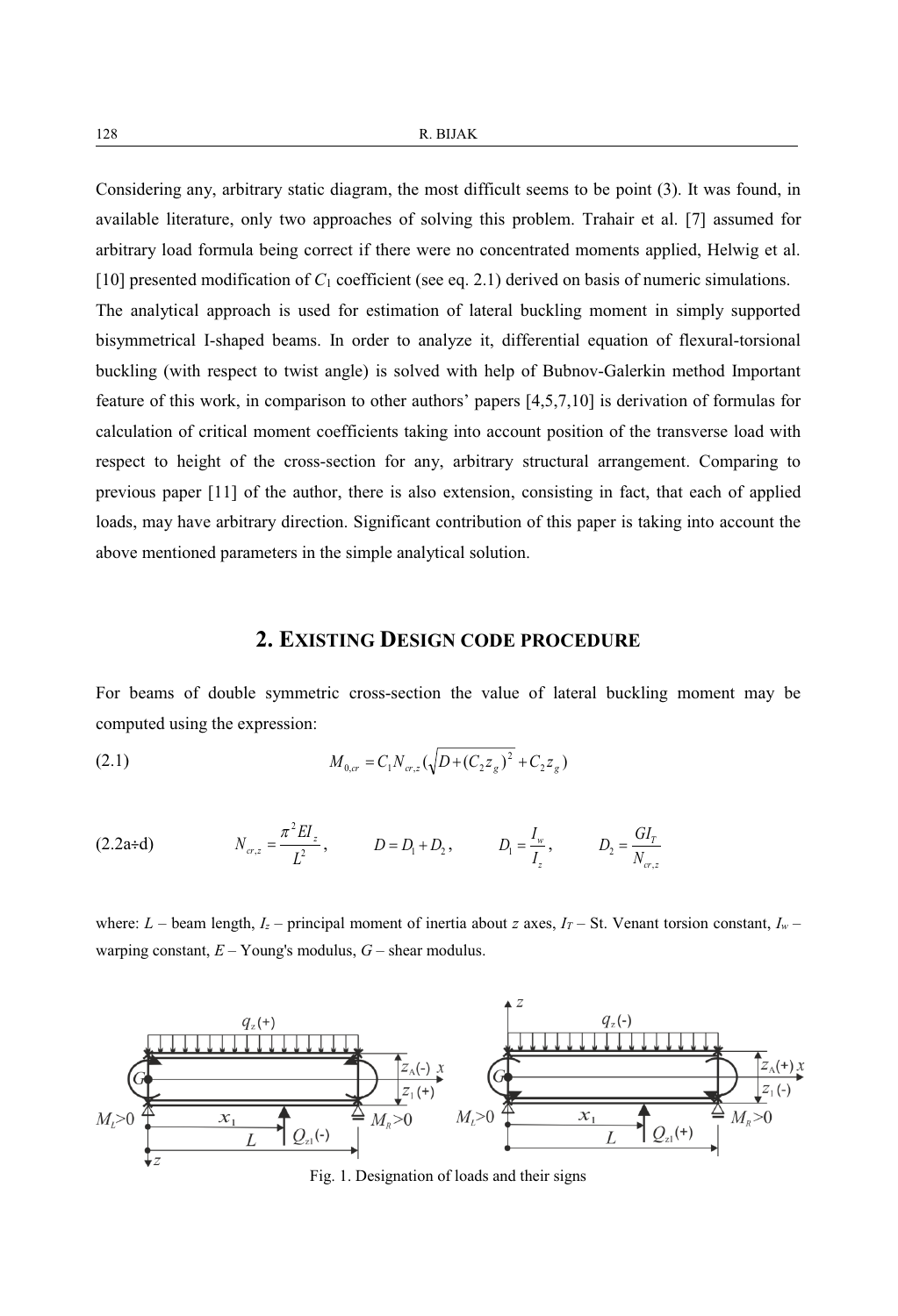In simple cases, coefficients  $C_1$  and  $C_2$  are given in [4,11]. In case of any, arbitrary distribution of bending moment, coefficient *C*<sup>1</sup> may be evaluated on basis of absolute values of bending moments in sampling points (AISC [6]):

(2.3) 
$$
C_1 = \frac{12,5 M_0}{2,5 M_0 + 3 M_2 + 4 M_3 + 3 M_4} \text{ but } C_1 \le 2,27,
$$

where:  $M_2$ ,  $M_3$  and  $M_4$  – absolute values of bending moments at  $x=L/4$ ,  $L/2$ ,  $3L/4$ *M*<sup>0</sup> – max. absolute value of bending moment  $(M_0=$ max  $|M_y(x)|$  for 0≤*x*≤*L*).

Equation (2.3) is some modification of dependency shown by Kirby, Nethercot [5].



Fig. 2. Values of bending moments in eq. $(2.3 \div 5)$ 

Australian standard AS 4100 employs the following formula:

(2.4) 
$$
C_1 = \frac{1.7M_0}{\sqrt{M_2^2 + M_3^2 + M_4^2}} \text{ but } C_1 \le 2.5,
$$

which is parallel to equation presented by Trahair et al.[7]. Recently, Serna et al. [9] has shown approximation formula:

(2.5) 
$$
C_1 = \sqrt{\frac{35M_0^2}{M_0^2 + 9M_2^2 + 16M_3^2 + 9M_4^2}}
$$

In order to take into account position of the load with respect to height of the cross-section Trahair et al. [7] proposed the following relationship:

$$
(2.6) \t C2 = 0.4 C1
$$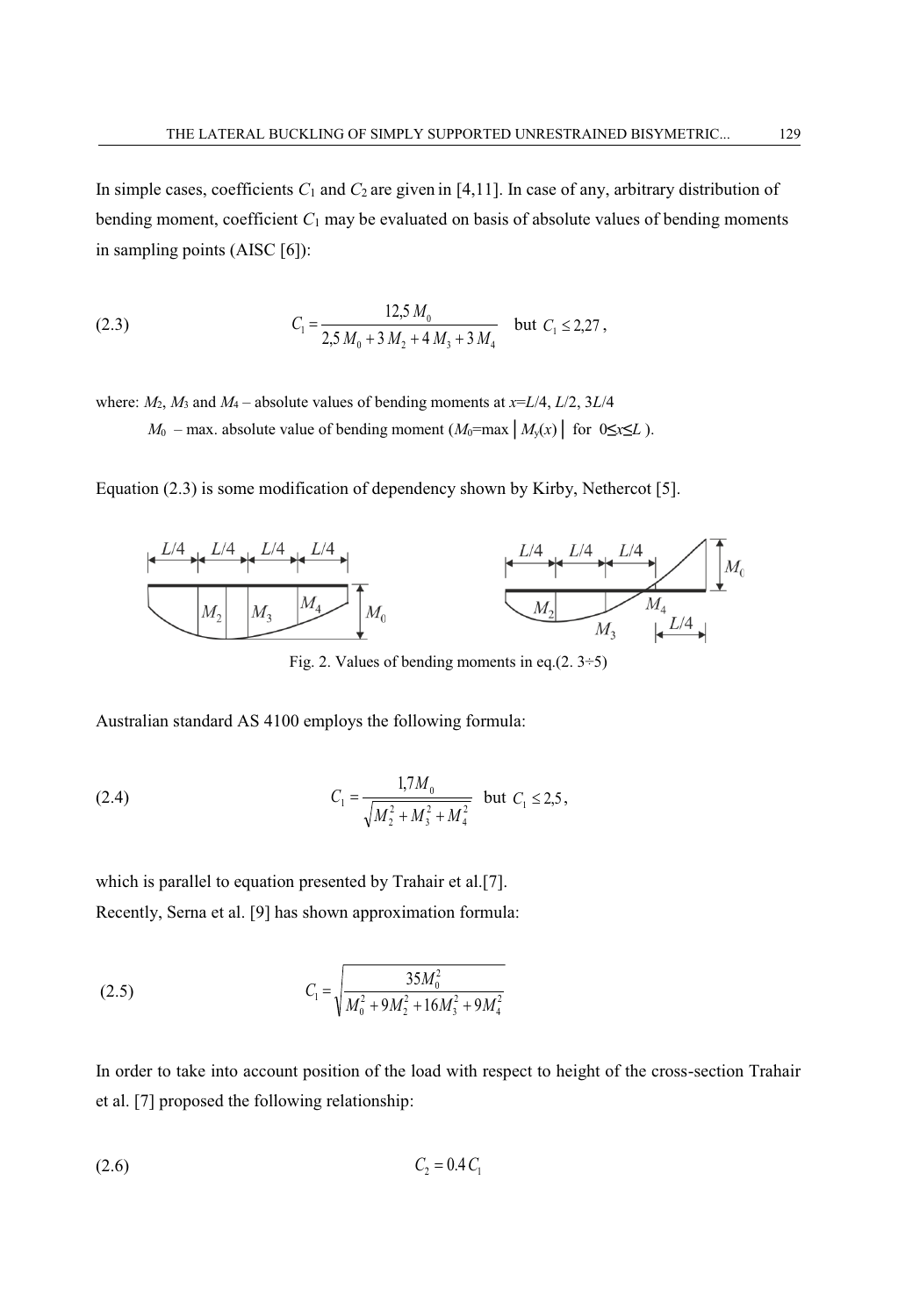## **3. GENERAL METHOD FOR UNRESTRAINED SIMPLY SUPPORTED BISYMMETRIC I-SHAPE BEAMS**

Let's consider the simply supported beam, loaded by the moments applied to its ends and the loads at span (Fig. 1). The center of gravity of the cross-section is denoted as *G* and coincides with the shear center. Each of applied concentrated and distributed loads, may have any direction (positive/negative) and optional "vertical" coordinate of point where load is applied with respect to the cross section's height. Derived relationships are correct for both coordination systems shown in Fig.1.In case of simply supported, prismatic bisymmetric I-section beams with unrestrained warping at the ends, the lateral buckling problems are formulated as stability differential equations in terms of torsion angle  $\varphi(x)$  (Fig. 1)[4]:

(3.1a) 
$$
-\frac{[M_{y}^{b}(x)]^{2}}{EI_{z}}\varphi + EI_{w}\varphi^{(4)} - GI_{T}\varphi^{(2)} + F^{b}(x) = 0
$$

where:

*φ*<sup>(k)</sup>=∂<sup>k</sup> $\varphi$ /∂*x*<sup>k</sup> – denotes *k*-th derivative with respect to *x* and upper index *b* refers to appropriate parameters in buckling state.

In the case of bending moment  $M_y(x)$  it can be written ( $\mu_{cr}$  is critical load multiplier):

$$
(3.1b) \t\t M_y^b(x) = \mu_{cr} M_y(x)
$$

Function  $F<sup>b</sup>(x)$  determines the influence of ordinate of point of load application with respect to height of the cross-section:

(3.1c) 
$$
F^{b}(x) = \mu_{cr} \left[ q_z(x) z_A \varphi + \sum_{k=1}^{N} Q_{zk} z_k \Delta(x - x_k) \varphi \right]
$$

where:

 $q_z(x)$  – distributed load in the *z* direction, *N* – the number of point forces,  $Q_{2k}$  – k<sup>th</sup> concentrated load in the *z* direction,  $x_k$  – coordinate of applied  $k^{\text{th}}$  concentrated load along the beam axis,  $z_A$ ,  $z_k$  – load position parameters (Fig.1),  $\Delta$  –Dirac's function.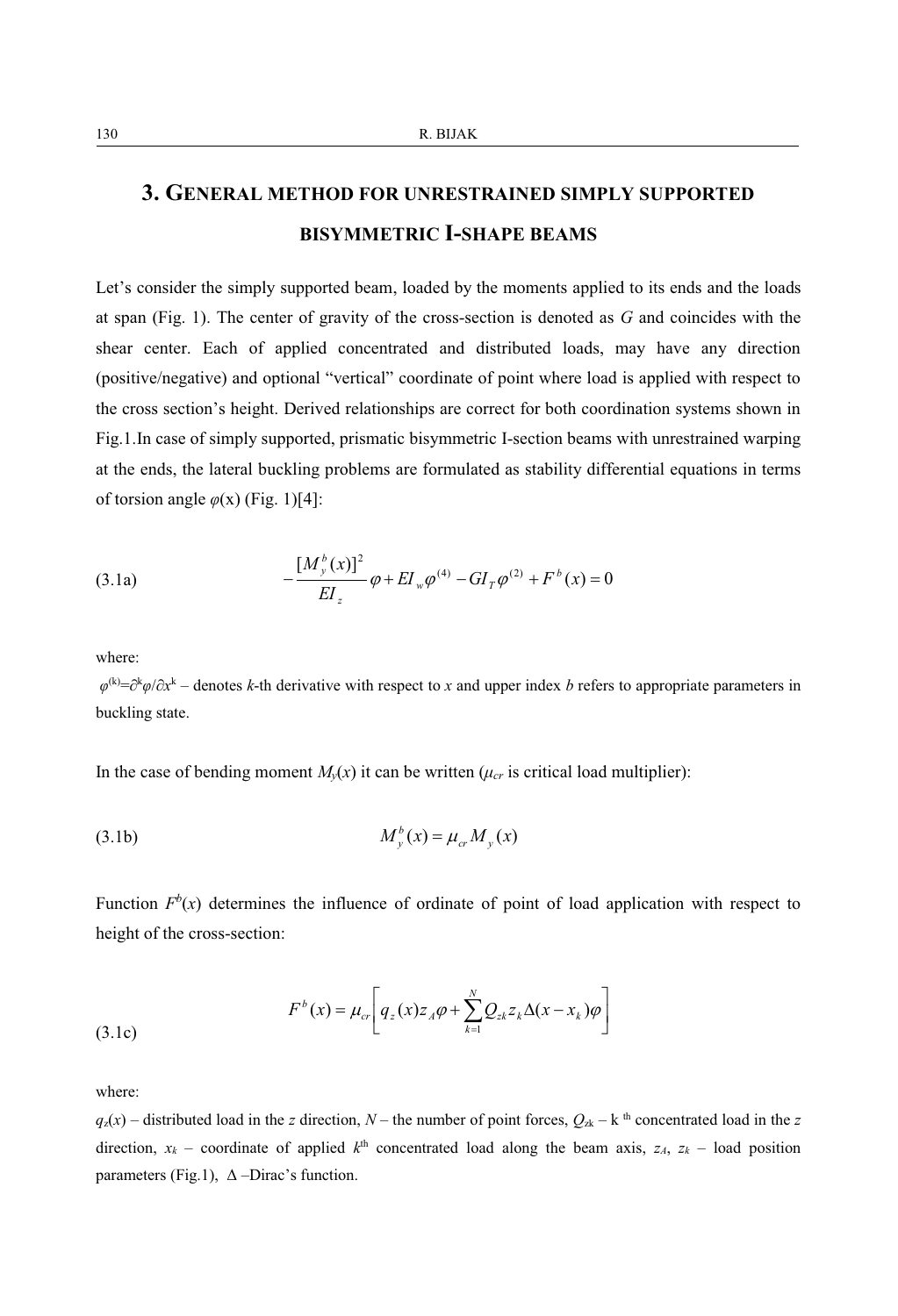Thus the equation (3.1), denoting  $M_0^b = \mu_{cr} M_0$ , may be written in form appropriate for any, arbitrary static scheme:

$$
(3.2a) \qquad \qquad -(M_0^b)^2 \left[ \frac{M_y(x)}{M_0} \right]^2 \varphi + M_0^b N_{\sigma,z} A_{2z}(x) + N_{\sigma,z}^2 \left( D_1 \frac{L^4}{\pi^4} \varphi^{(4)} - D_2 \frac{L^2}{\pi^2} \varphi^{(2)} \right) = 0
$$

(3.2b) 
$$
A_{2z}(x) = \frac{L^2}{M_0 \pi^2} \left[ q_z(x) z_A \varphi + \sum_{k=1}^N Q_{zk} z_k \Delta(x - x_k) \varphi \right]
$$

The stability equations (3.2) are solved using the Galerkin orthogonalization method. In case of simply supported beams with free warping, sinusoidal mode is assumed for the torsion angle. The angle is approximated using only the first term of series. Performing necessary integration the lateral buckling moment is given by the roots of the quadratic equation.

(3.3) 
$$
-a_1(M_0^b)^2 + N_{\alpha,z} a_{2z} M_0^b + N_{\alpha,z}^2 D = 0
$$

where:

(3.4) 
$$
a_1 = \frac{2}{M_0^2 L} \int_0^L M_y^2(x) \sin^2(\pi x/L) dx > 0
$$

(3.5) 
$$
a_{2z} = \frac{2L}{M_0 \pi^2} \left[ \int_0^L q_z(x) z_A \sin^2(\pi x/L) dx + \sum_{k=1}^N Q_{zk} z_k \sin^2(\pi x_k/L) \right]
$$

Equation (3.3) can be further converted into:

$$
(3.6) \t\t\t\t(M_0^b)^2 - 2C_1 N_{cr,z} C_{2z} M_0^b - C_1^2 N_{cr,z}^2 D = 0
$$

where:

(3.7ab) 
$$
C_1 = \frac{1}{\sqrt{a_1}}, \qquad C_{2z} = C_1 \frac{a_{2z}}{2}
$$

Derived from the solution of quadratic equation (3.6) the value of critical moment is expressed as:

(3.8) 
$$
M_0^b = C_1 N_{cr,z} (C_{2z} \pm \sqrt{D + C_{2z}^2})
$$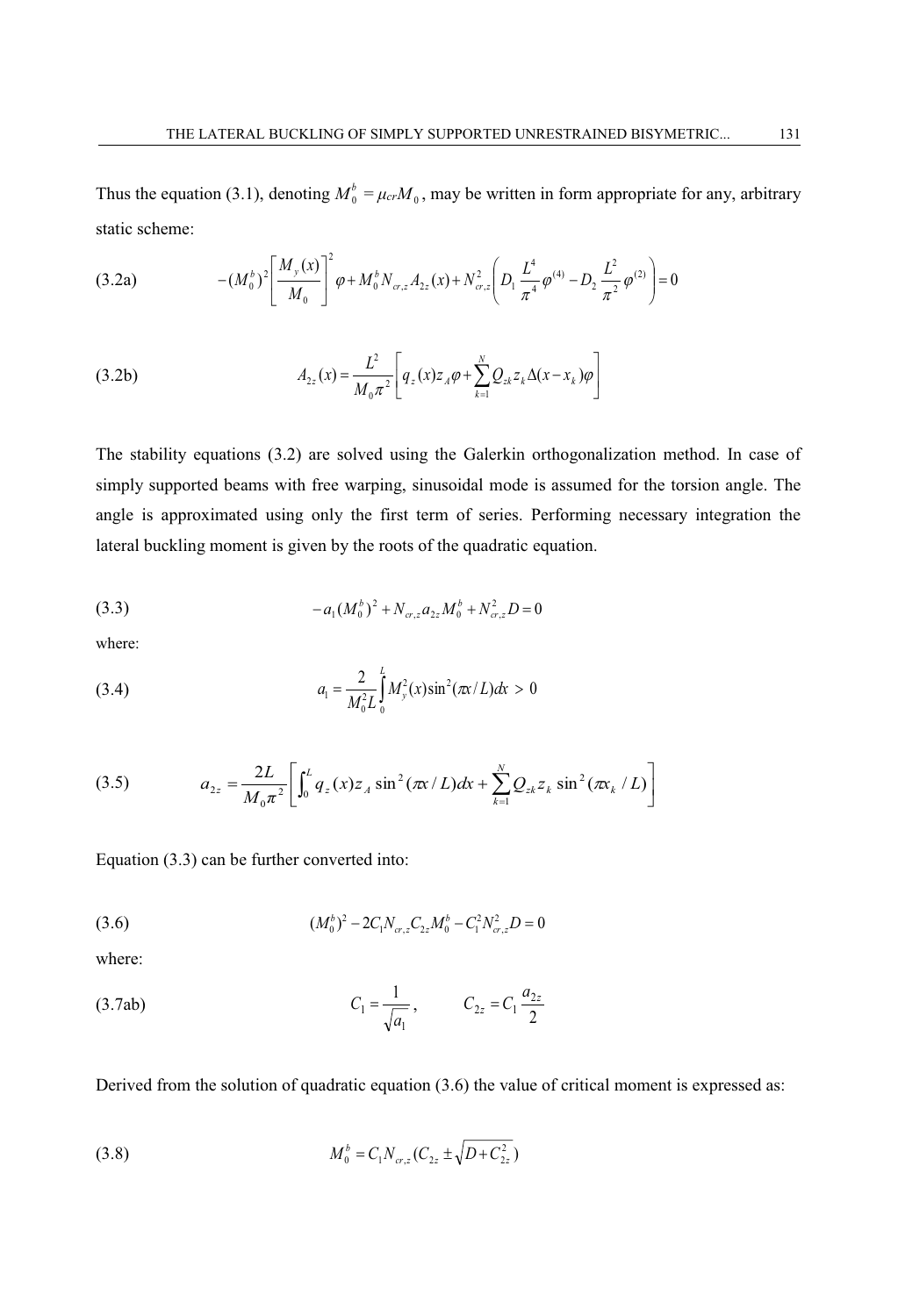Because  $M_0 > 0$ , the lateral buckling moment is given by:

(3.9) 
$$
M_{0,cr} = C_1 \cdot N_{cr,z} \left(\sqrt{D + C_{2z}^2} + C_{2z}\right)
$$

The modification factor  $C_1$  is function of bending moment distribution (from 3.4 and 3.7a):

(3.10) 
$$
C_1 = \frac{M_0}{\sqrt{\frac{2}{L} \int_0^L M_y^2(x) \sin^2(\pi x/L) dx}}
$$

Please note that equations (2.4÷2.5) are Simpson's-type approximations of integral (3.10).



Fig. 3. a) Distributed load on part of the beam b) transverse load on whole beam span

For linearly distributed load applied to part of considered beam (Fig. 3a) integral in equation (3.5) can be calculated as follows:

(3.11) 
$$
\int_0^L q_z(x) \sin^2(\pi x/L) dx = \frac{q_B + q_A}{4} (x_B - x_A) +
$$

$$
+ \frac{L}{4\pi} \left[ q_A \sin\left(\frac{2\pi x_A}{L}\right) - q_B \sin\left(\frac{2\pi x_B}{L}\right) \right] + \frac{L^2 (q_B - q_A)}{8\pi^2 (x_B - x_A)} \left[ \cos\left(\frac{2\pi x_A}{L}\right) - \cos\left(\frac{2\pi x_B}{L}\right) \right]
$$

In case of typical transverse load (Fig.3b) we have the following:

(3.12) 
$$
a_{2z} = \frac{2L}{M_0 \pi^2} \left[ \frac{(q_A + q_B)L}{4} z_A + \sum_{k=1}^{N} Q_{zk} z_k \sin^2(\pi x_k / L) \right]
$$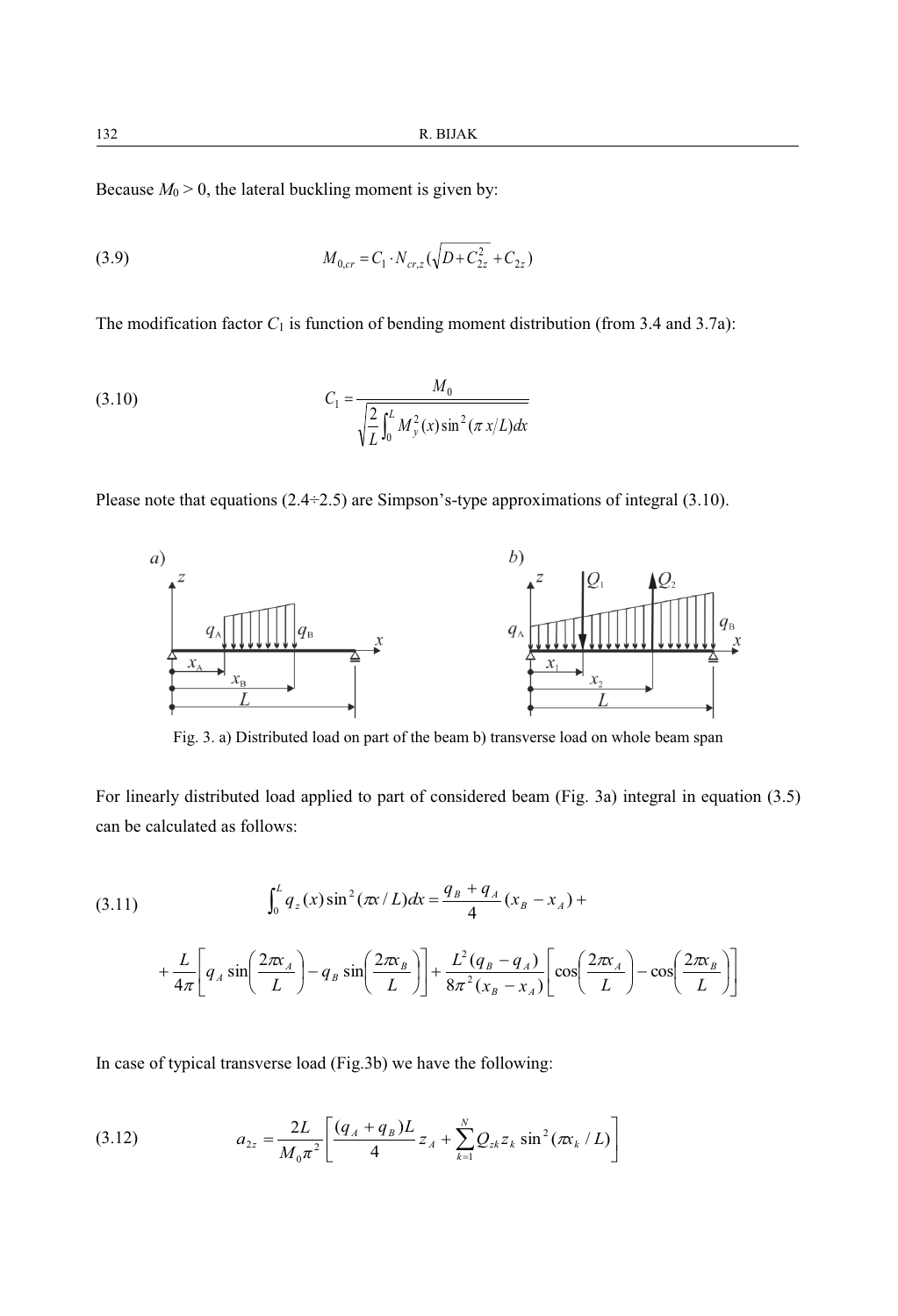### **4. EXAMPLES**

#### **Example 1.**

It is assumed steel (*E*=210 GPa, *G*=81 GPa ) beam of length L=8m as shown in Fig. 4, cross-section of beam is IPE 500. According to [15] the following sectional properties were taken: *Iz*=2141,7cm<sup>4</sup> , *IT* =89,006cm<sup>4</sup>, *I<sub>w</sub>*=1254,3∙10<sup>3</sup>cm<sup>6</sup>. Load is applied to upper flange of IPE500 (*z*<sub>g</sub>=−25cm). Critical moment shown in tables below is expressed in [kNm].

In Table 1, there are shown differences of estimation of critical moment between FEA approach (LTBeam [15]), author's previous paper [11] and Trahair et al. [7] (eq.2.6).



Fig. 4. Static scheme of considered beam (example 1)

|    |                   |             |  |                    | .                           |  |                |
|----|-------------------|-------------|--|--------------------|-----------------------------|--|----------------|
| Lp | Static<br>diagram | LTBeam [15] |  | Bijak [11] Table 2 | Trahair et al. [7] Fig. 6.7 |  |                |
|    |                   |             |  | $M_{cr}/err$ %     |                             |  | $M_{cr}/err$ % |

1) Fig.4a 215,3 1,70 1,40 216,8 /0,7 1,71 0,68 317,2 / 47,3 2) Fig.4b 305,8 2,60 1,60 302,8 /-1,0 2,42 0,97 382,5 / 25,1

Table 1. Comparison of values derived from Bijak [11], Trahair et al [7] and FEA [15].

#### **Example 2.**

For the beam as in previous example it is assumed static scheme as shown in Fig. 5. Distributed load is applied at the top flange, point loads are applied at the top flange and at the bottom flange. In Table 2 it is shown error estimation of impact of position of the load.



Fig. 5. Static scheme of considered beam (example 2)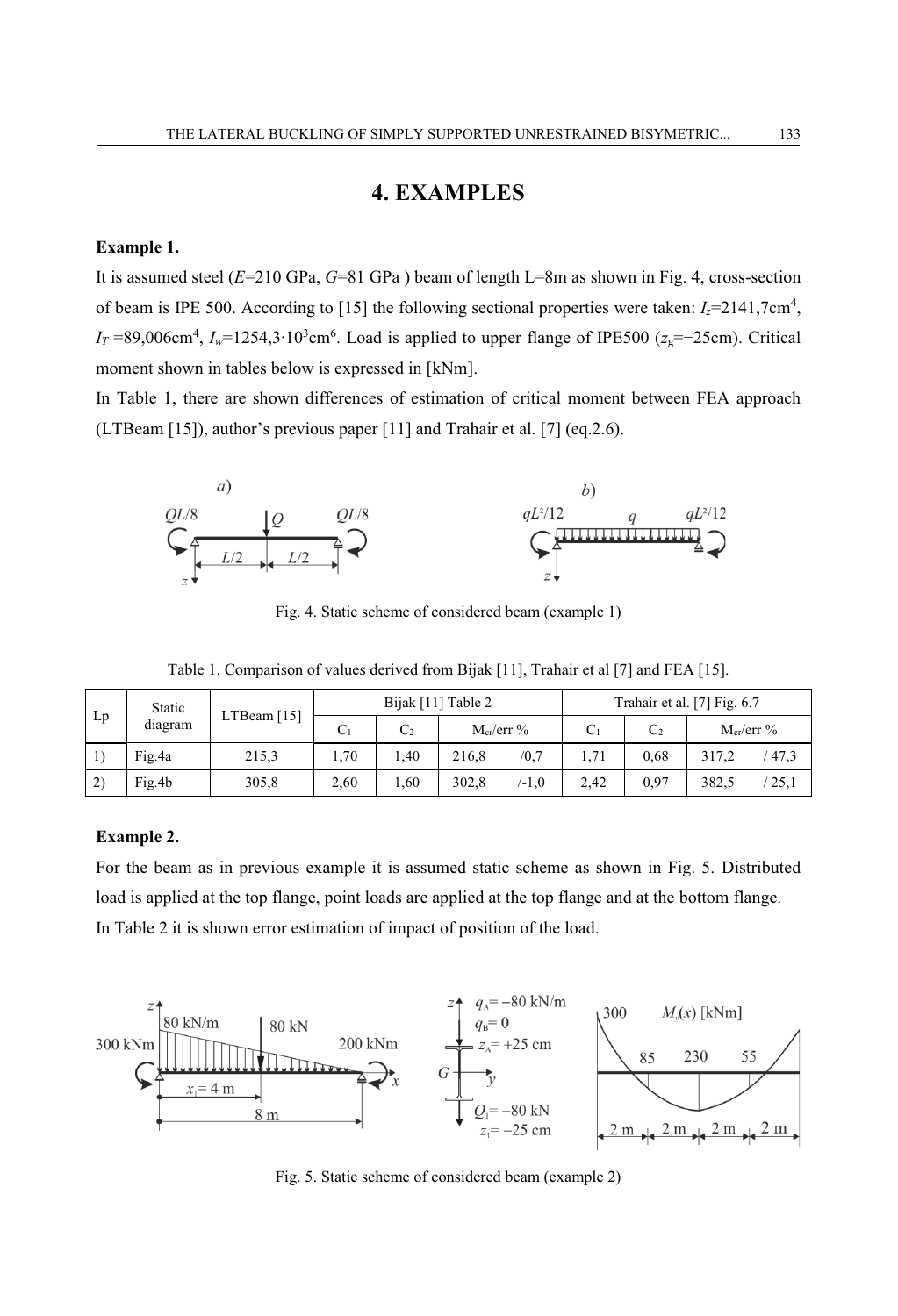|                 | Load application point ordinate |                                 |                         |        |                                  |                               |                         |                   |  |
|-----------------|---------------------------------|---------------------------------|-------------------------|--------|----------------------------------|-------------------------------|-------------------------|-------------------|--|
| $C_1$ eq. (2.3) |                                 | $z_A = 25$ cm, $z_{O1} = 25$ cm |                         |        | $z_A = 25$ cm, $z_{01} = -25$ cm |                               |                         |                   |  |
|                 | LTBeam<br>[15]                  | $C_{2z}$ [cm]<br>(3.12, 3.7b)   | $M_{cr}$<br>eq. $(3.9)$ | [%]    | LTBeam<br>$[15]$                 | $C_{2z}$ [cm]<br>(3.12, 3.7b) | $M_{cr}$<br>eq. $(3.9)$ | $\lceil\% \rceil$ |  |
| 1,794           | 258,5                           | $-29.08$                        | 256,7                   | $-0.7$ | 401.0                            | $-9.70$                       | 395.2                   | $-1,4$            |  |

Table 2. Comparison of values derived from presented work and FEA [15] (Fig. 5)

#### **Example 3.**

Let's then check error of estimation of coefficient  $C_1$ , computed from formulas (2.3÷5). Transverse load is assumed to be applied at the centre of gravity *G*. In such case the critical moment can be calculated according to following formula:

(4.1) 
$$
M_{0,cr} = C_1 \cdot N_{cr,z} \sqrt{D}
$$

Let's introduce a parameter  $\beta$  (4.2c), such, that  $\beta$ =0 means no point forces applied, and high value of *β* means that there is very little influence of distributed loads. In turn, parameter *ψ* (4.2d) determines measure of rigidity of support (*ψ*=0 pin support, *ψ*=1 full restraint).

(4.2a+d) 
$$
M_q = \frac{qL^2}{8}
$$
,  $M_Q = \frac{QL}{4}$ ,  $M_Q = \beta M_q$ ,  $M_P = \psi M$ 

In case of beam shown in Fig. 6a full restraint can be written as equation (4.3), whereas for the one shown in Fig. 6b with formula (4.4).

(4.3) 
$$
M = \frac{2}{3} M_q + \frac{1}{2} M_Q
$$

(4.4) 
$$
M = M_q + \frac{3}{4} M_Q
$$



Fig. 6. Example 3. Static schemes of considered beam (a – Table 3, b – Table 4)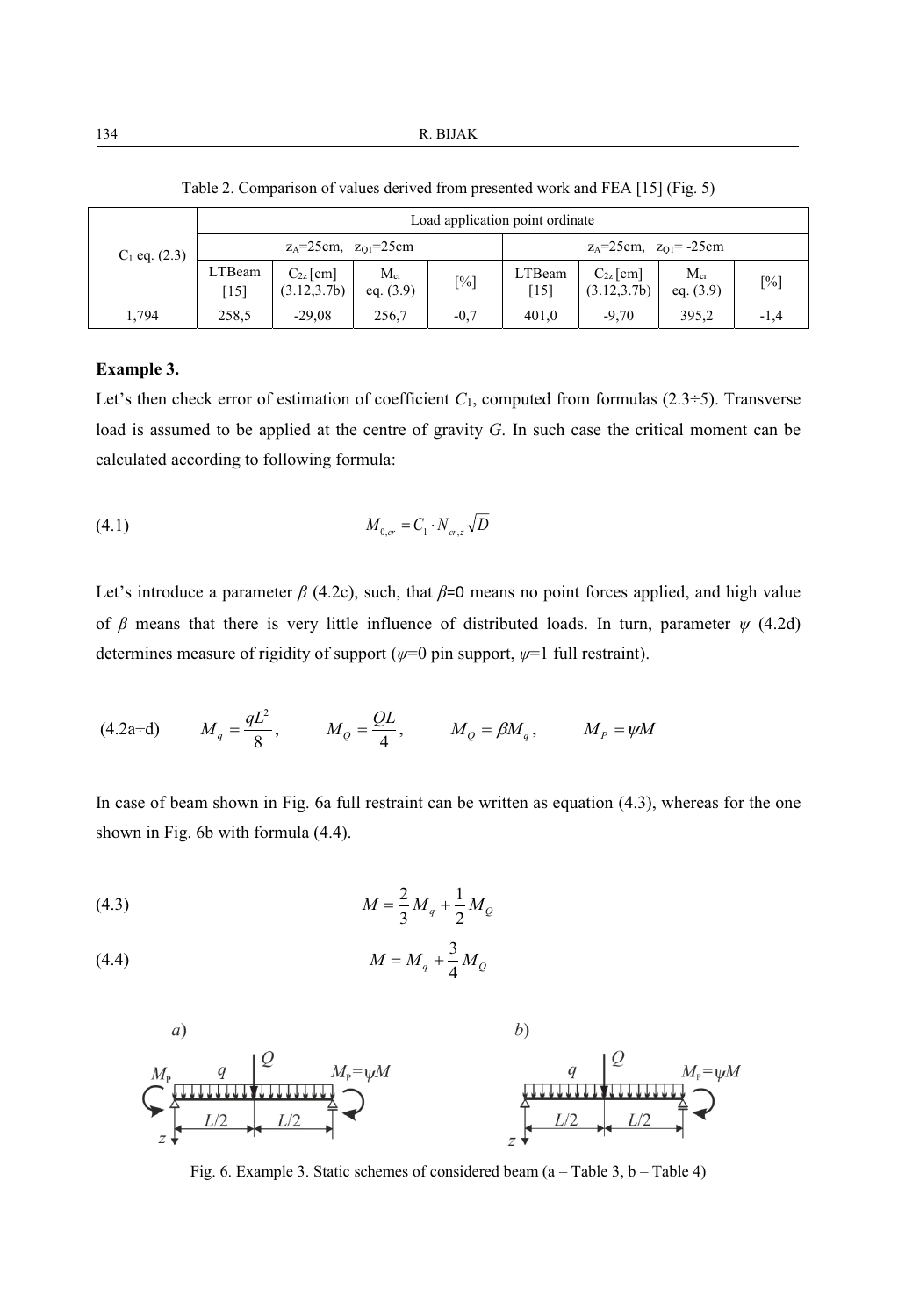Comparing the results in tables 3 and 4, one can see relatively small errors of approximation of critical moment calculated with the help of formulas  $(2.3\div 5)$ . It is worth to mention, that errors of determined buckling factor would be even smaller. Results obtained from formula (2.3) seem to have the smallest errors.

| No. | $\Psi$   | β            | Critical moment $M_{cr}$ [kNm] / relative error [%] |   |                          |          |                                          |           |                         |           |
|-----|----------|--------------|-----------------------------------------------------|---|--------------------------|----------|------------------------------------------|-----------|-------------------------|-----------|
|     |          |              | LTBeam<br>[15]                                      |   | AS 4100 [8]<br>(eq. 2.4) |          | Serna et al. <sup>[9]</sup><br>(eq. 2.5) |           | AISC $[6]$<br>(eq. 2.3) |           |
| 1)  |          | $\mathbf{0}$ | 316,3                                               |   | 326,0                    | /3,1     | 317,6                                    | / 0.4     | 317,6                   | / 0.4     |
|     | $\theta$ | 1            | 346,3                                               |   | 356,2                    | /2,9     | 337,4                                    | $/ -2,6$  | 341,1                   | $/ -1, 5$ |
|     |          | 5000         | 380,7                                               |   | 388,0                    | /1.9     | 356,7                                    | $/-6.3$   | 367,9                   | $/-3,4$   |
| 2)  | 0.6      | $\theta$     | 338,5                                               |   | 366,5                    | /8,3     | 343,9                                    | /1,6      | 349,5                   | /3,2      |
|     |          | 1            | 384,3                                               |   | 407,9                    | /6,1     | 367,9                                    | $/ -4,3$  | 386,6                   | / 0, 6    |
|     |          | 5000         | 420,2                                               |   | 440,6                    | /4.9     | 385,0                                    | $/ -8.4$  | 425,5                   | /1,3      |
| 3)  | 0,8      | $\theta$     | 402,0                                               |   | 454,0                    | /12.9    | 410,7                                    | /2,2      | 414,0                   | /3,0      |
|     |          | 1            | 405,7                                               |   | 438,1                    | / 8,0    | 383,6                                    | $/-5,4$   | 421,9                   | /4,0      |
|     |          | 5000         | 455,3                                               |   | 462,7                    | /1,6     | 395,3                                    | $/ -13,2$ | 466,0                   | /2,4      |
| 4)  | 1,0      | $\theta$     | 728,2                                               |   | 698,9                    | $(-4,0)$ | 719,6                                    | $/ -1,2$  | 634,6                   | $/ -12,9$ |
|     |          | 1            | 601,8                                               | - | 658,9                    | /9,5     | 543,8                                    | $/ -9,6$  | 603,9                   | / 0, 3    |
|     |          | 5000         | 481,3                                               |   | 475,3                    | $/ -1,2$ | 401,2                                    | $/ -16,6$ | 537,6                   | /11,7     |

Table 3. Comparison of values derived from formulas 2.3÷5 and FEA [15], (load as in Fig. 6a).

Table 4. . Comparison of values derived from formulas 2.3÷5 and FEA [15], (load as in Fig. 6b)

| No. | Ψ   | β            | Critical moment $M_{cr}$ [kNm] / relative error [%] |       |                          |       |                                          |       |                         |  |
|-----|-----|--------------|-----------------------------------------------------|-------|--------------------------|-------|------------------------------------------|-------|-------------------------|--|
|     |     |              | LTBeam<br>[15]                                      |       | AS 4100 [8]<br>(eq. 2.4) |       | Serna et al. <sup>[9]</sup><br>(eq. 2.5) |       | AISC $[6]$<br>(eq. 2.3) |  |
| 2)  | 0,6 | $\mathbf{0}$ | 334,9<br>$\overline{\phantom{0}}$                   | 354,2 | /5,8                     | 339,1 | /1,3                                     | 345,5 | /3,2                    |  |
|     |     | 1            | 365,6<br>-                                          | 382,2 | /4,5                     | 353,4 | $/ -3.3$                                 | 369,9 | /1,2                    |  |
|     |     | 5000         | 409,2<br>-                                          | 417,7 | /2,1                     | 373,2 | $/ -8.8$                                 | 405,1 | $/ -1,0$                |  |
| 3)  | 0,8 | $\theta$     | 430,8<br>-                                          | 459,3 | /6,6                     | 433,3 | / 0.6                                    | 430,0 | $/-0,2$                 |  |
|     |     | 1            | 398,6<br>-                                          | 417,4 | /4,7                     | 382,4 | $/ -4,1$                                 | 407,6 | /2,3                    |  |
|     |     | 5000         | 418,2<br>$\overline{\phantom{0}}$                   | 424,1 | /1,4                     | 376,6 | $/ -9,9$                                 | 425,5 | /1,7                    |  |
| 4)  | 1,0 | $\mathbf{0}$ | 630,0<br>$\overline{\phantom{0}}$                   | 672,1 | /6,7                     | 614,2 | $/ -2, 5$                                | 582,3 | $/ -7,6$                |  |
|     |     | 1            | 575,5<br>-                                          | 598,8 | /4,0                     | 534,8 | $/ -7.1$                                 | 531,7 | $/ -7,6$                |  |
|     |     | 5000         | 508,3                                               | 508,3 | / 0.0                    | 446,2 | $/ -12,2$                                | 476,7 | $/-6,2$                 |  |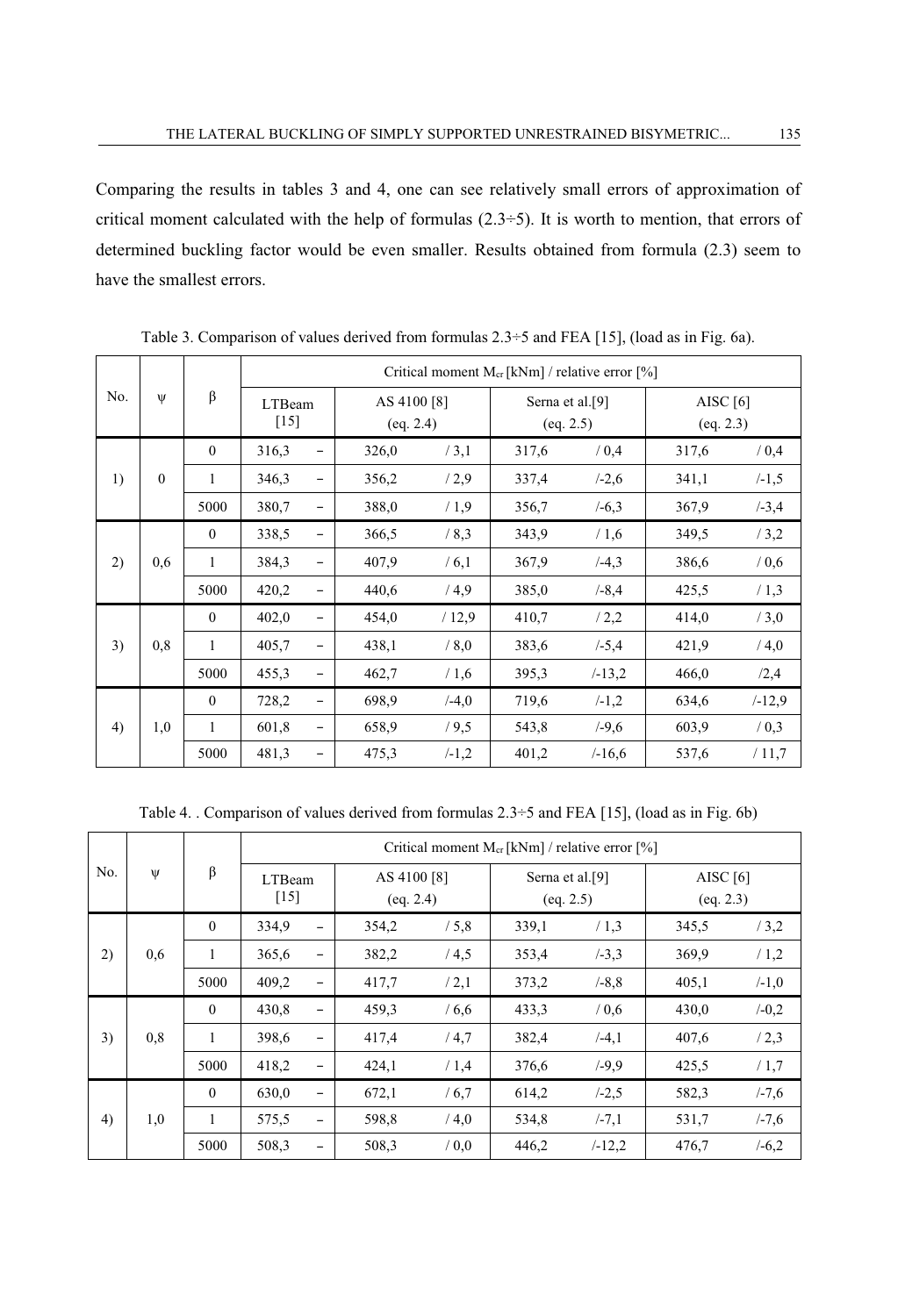### **5. CONCLUSIONS**

In the presented paper it is shown analytical estimation of lateral-torsional critical moment of unbraced, bisymmetric, prismatic beams, with simply supports beams. Proposed method allows for determination of critical moment in case, where each load is applied in different point, with respect to height of the cross-section and has any (upward or downward) direction. It is shown, that estimation of coefficient allowing for arbitrary ordinate of load application proposed in paper Trahair et al. [7] is incorrect. In case of arbitrary distribution of bending moment along the beam, its influence on estimation of *C*1 coefficient is determined on basis of values of bending moment calculated in specific sampling points:  $(1/4)$ ,  $(1/2)$ ,  $(3/4)$  of the span of the beam and maximum value of the moment  $[5\div 9]$ . Differences between distinct approximations of coefficient  $C_1$  are not big, but judging on comparisons shown in Table 3 and Table 4, formula (2.3) seems to yield the least errors and should be used in calculations. Shown examples prove that it allows for estimation of critical moment with enough accuracy from practical point of view.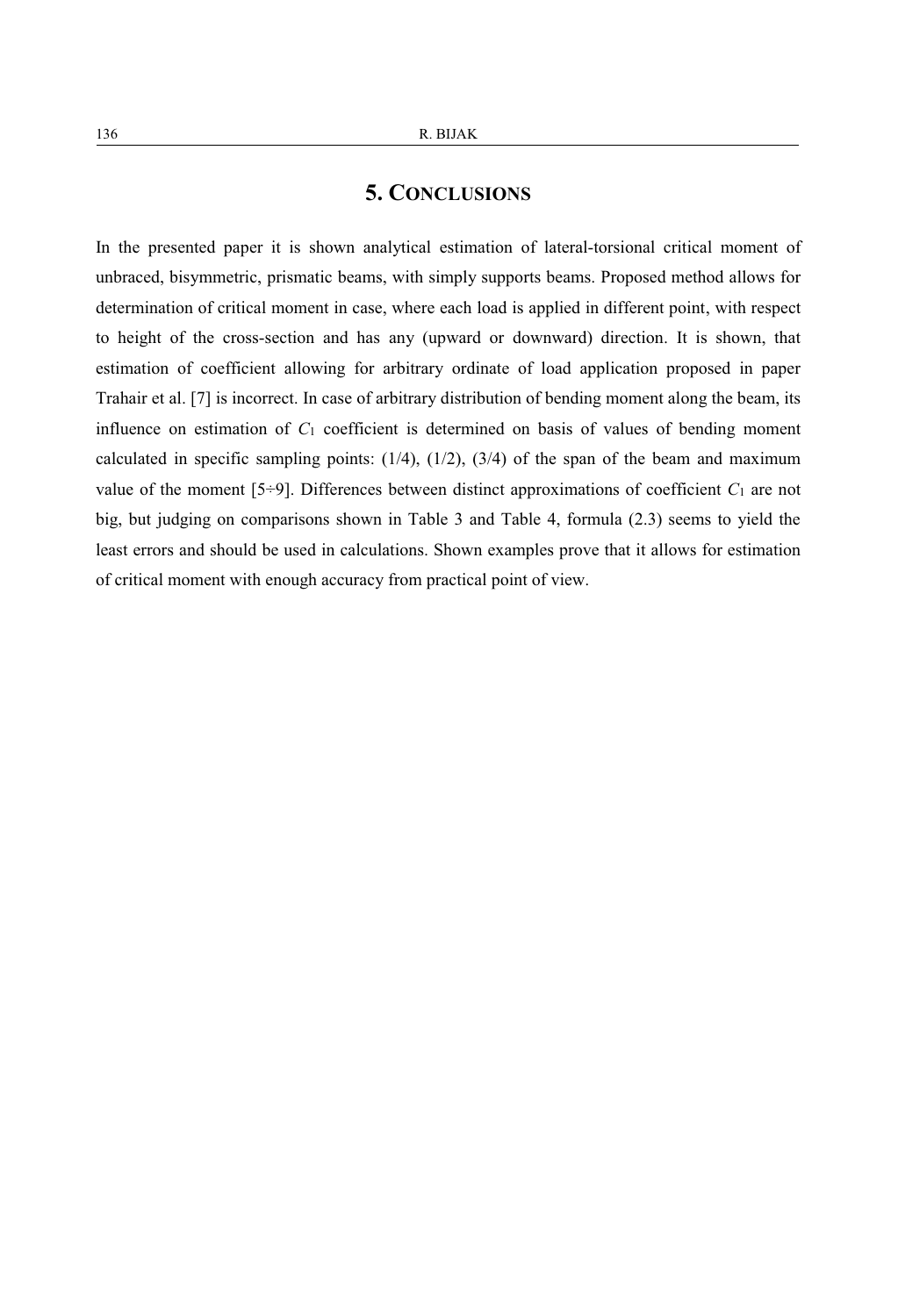### **REFERENCES**

- 1. S.P. Timoshenko, J.M. Gere, "Theory of elastic stability", 2nd ed., McGraw-Hill, New York, 1961.
- 2. M. Salvadori, "Lateral buckling of eccentrically loaded I-columns", Translacions of the ASCE, 121:1163–78, 1956.
- 3. D.A. Nethercot, K.C. Rockey, "A unified approach to the elastic lateral buckling of beams", The Structural Engineer, 49:321–30, 1971.
- 4. F. Mohri, A. Brouki, J.C. Roth, "Theoretical and numerical stability analyses of unrestrained, monosymmetric thin-walled beams", J. of Constructional Steel Research 59: 63–90, 2003.
- 5. P.A. Kirby, D.A. Nethercot, "Design for structural stability", Granada Publishing, Suffolk, 1979.
- 6. American Institute of Steel Construction (AISC), "ANSI/AISC 360-05 specification for structural buildings", Chicago, USA, 2005.
- 7. N.S . Trahair, M.A. Bradford, D.A. Nethercot, L. Gardner, "The behaviour and design of steel structures to EC3", Furth edition, Taylor & Francis, London and New York, 2008.
- 8. Standards Australia (SA), "Steel structures. AS 4100", Sydney, Australia,1998.
- 9. M.A. Serna, A. López, I. Puente, D.J. Yong, "Equivalent uniform moment factors for lateral–torsional buckling of steel members", J. of Constructional Steel Research, 60:566–580, 2006.
- 10. T.A. Helwig, K.H. Frank, J.A. Yura, "Lateral–torsional buckling of singly symmetric I-beams", J. Struct. Engng., ASCE, 123(9):1172–9, 1997.
- 11. R.Bijak, "Ogólny przypadek zwichrzenia belek o dwuteowym przekroju bisymetrycznym podpartych widełkowo, Zeszyty Naukowe Politechniki Rzeszowskiej 276, Budownictwo i Inżynieria Środowiska 58: 201- 208, 2011 (in polish).
- 12. Stahlbau-Kalender 2009, Herausgegeben von U. Kuhlman, Ernst & Sohn, Berlin 2009 (in deutsch).
- 13. M. Giżejowski, "Zwichrzenie belek stalowych o ograniczonej zdolności do obrotu na podporach", Inżynieria i Budownictwo, 10/2001 (in polish).
- 14. Y.L. Pi, N.S. Trahair, "Prebuckling deflections and lateral buckling—theory", J. Struct. Engng., ASCE, 118(11):2949–66, 1992.
- 15. Y. Galéa, "Moment critique de déversement élastique de poutre fléchies Présentation du logiciel LTBEAM", Revue Construction Métallique, CTICM, 2/2003 (in french).

*Received 11. 09. 2015 Revised 14. 10. 2015*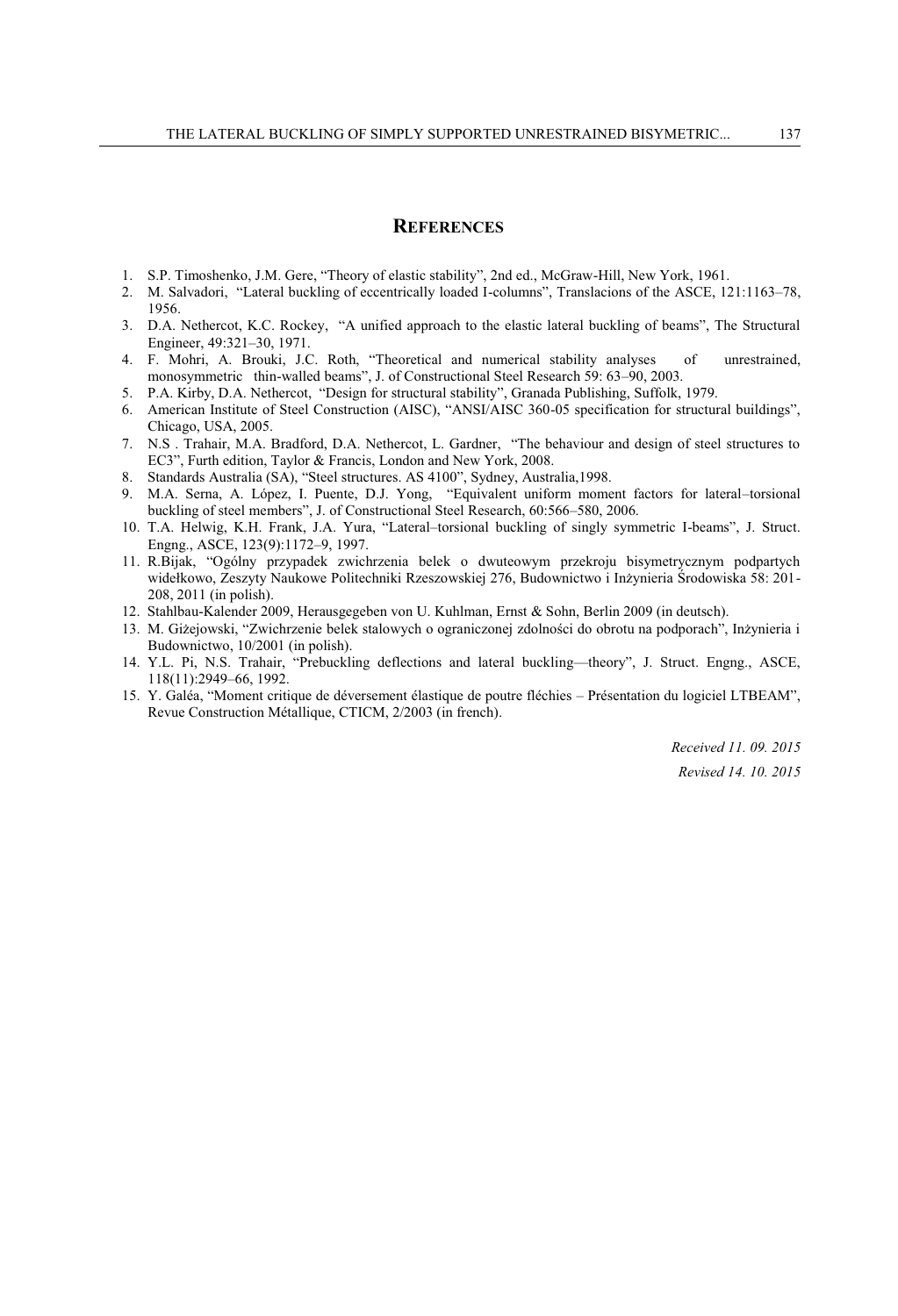### **LIST OF FIGURES**

- Fig. 1. Designation of loads and their directions
- Rys. 1 Przedstawienie typu obciążenia z uwzględnieniem kierunku
- Fig. 2. Values of bending moments in eq.(2.3)
- Rys. 2 Wartości momentu zginającego przyjęte we wzorze (2.3)
- Fig. 3. a) Distributed load on part of the beam b) transverse load on whole beam span
- Rys. 3. a) Obciążenie rozłożone na części belki b) obciążenie poprzeczne na całej długości belki
- Fig. 4. Static scheme of considered beam (example 1)
- Rys.4 Schemat statyczny rozpatrywanej belki (przykład 1)
- Fig. 4. Static scheme of considered beam (example 2)
- Rys.4 Schemat statyczny rozpatrywanej belki (przykład 2)
- Fig. 6. Loading of considered example beam a) in Table 3, b) in Table 4
- Fig. 6. Example 3. Static schemes of considered beam  $(a Table 3, b Table 4)$
- Rys.6 Przykład 3. Schematy statyczne dla rozpatrywanej belki (a z Tabeli 3, b z Tabeli 4)
- Table 1. Comparison of values derived from presented work, Trahair et al [7] and FEA [15].
- Tabela 1. Porównanie wyników wg prezentowanej pracy, Trahair i inni [7] z MES [15].
- Table 2. Comparison of values derived from presented work and FEA [15] (Fig. 5).
- Tabela 2. Porównanie wyników wg prezentowanej pracy z MES [15] (Rys.5).
- Table 3. Comparison of values derived from formulas 2.3÷5 and FEA [15], (load as in Fig. 6a)
- Tabela 3. Porównanie wyników wg wzorów 2.3÷5 z MES [15] (Rys.6a).
- Table 4. Comparison of values derived from formulas 2.3÷5 and FEA, (load as in Fig. 6b)
- Tabela 4. Porównanie wyników wg wzorów 2.3÷5 z MES [15] (Rys.6b).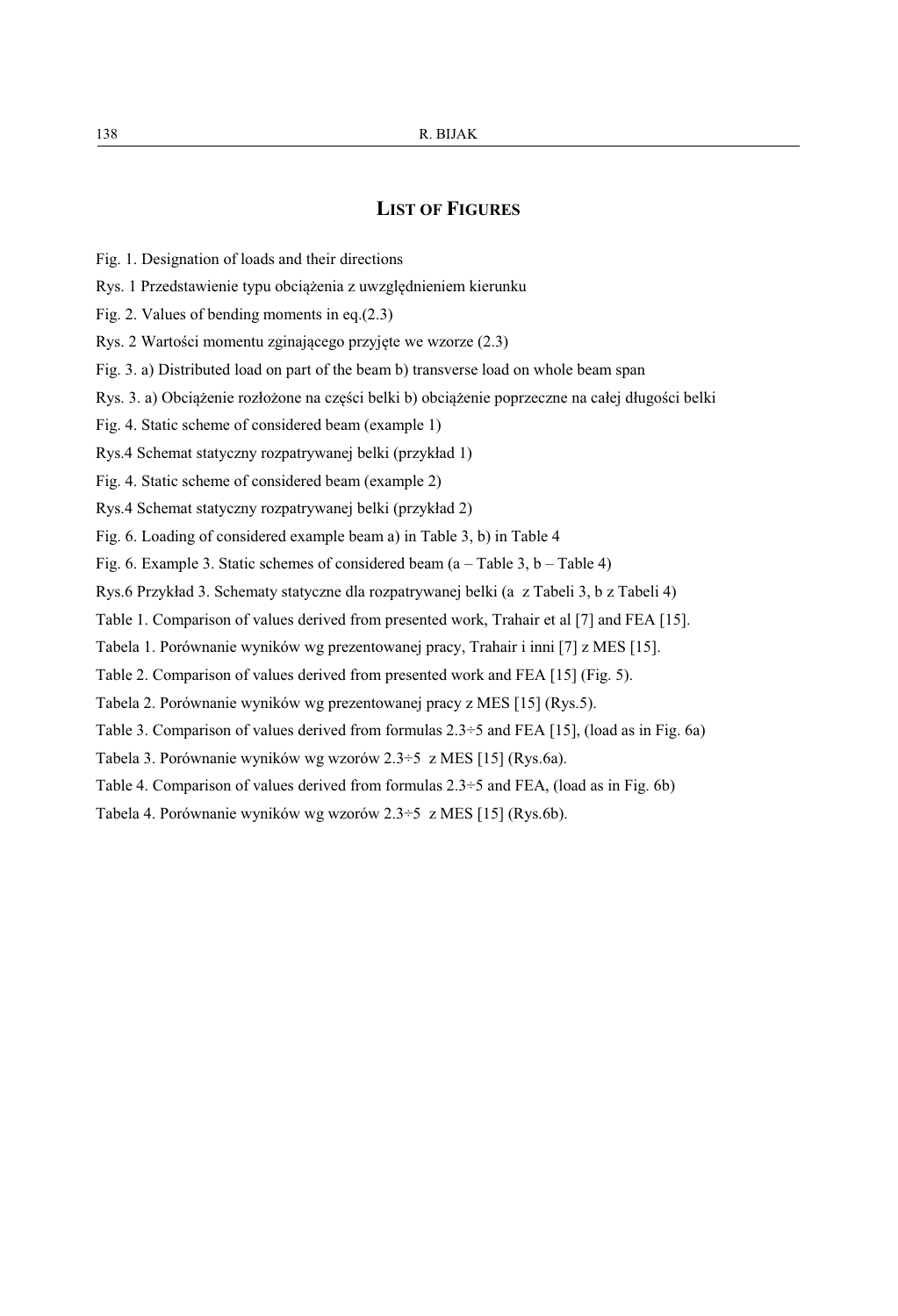### **MOMENT KRYTYCZNY ZWICHRZENIA NIESTĘŻONYCH DWUTEOWNIKÓW BISYMETRYCZNYCH PODPARTYCH WIDEŁKOWO**

*Słowa kluczowe:* moment krytyczny zwichrzenia, wzory analityczne, podparcie widełkowe, pryzmatyczne bisymetryczne belki dwuteowe

#### **STRESZCZENIE:**

W pracy przedstawiono analityczne oszacowanie momentu krytycznego zwichrzenia niestężonych, bisymetrycznych belek dwuteowych podpartych widełkowo. W metodach analitycznych szacowania momentu krytycznego zwichrzenia można wyróżnić trzy problemy: (1) uwzględnienie warunków brzegowych na końcach rozpatrywanego elementu, (2) oszacowanie wpływu nieliniowego rozkładu momentu zginającego wzdłuż długości elementu oraz (3) poprawnego uwzględnienia miejsca przyłożenia obciążenia poprzecznego po wysokości przekroju poprzecznego dla dowolnego schematu statycznego. Trzeci z wymienionych problemów jest najtrudniejszy i był rozwiązany niepoprawnie w pracy Trahair i inni [7] (2.6), w której przyjęto wzór poprawny jedynie dla przypadku obciążenia poprzecznego bez momentów skupionych.

W tym opracowaniu analizowano przypadek podparcia widełkowego, przyjmowany w praktyce projektowej najczęściej. Wpływ nieliniowego rozkładu momentu zginającego uwzględniono na podstawie momentów w (1/4), (1/2), (3/4) rozpiętości belki oraz maksymalnej wartości bezwzględnej momentu zginającego w belce *M*0. Rozpatrzono trzy wzory aproksymacyjne współczynnika *C*<sup>1</sup> uwzględniającego ten rozkład. Wzór (2.3) jest pewną modyfikacją zależności przedstawionej przez Kirby, Nethercot [5] i jest zawarty w AISC [6]. Z kolei norma australijska AS 4100 korzysta z zależności (2.4) analogicznej do wzoru przedstawionego przez Trahair et al.[7]. Stosunkowo niedawno Serna et al. [9] przedstawili wzór aproksymacyjny (2.5). W celu oszacowania wpływu miejsca przyłożenia obciążenia po wysokości przekroju rozpatrujemy równanie różniczkowe giętno-skrętnej utraty stateczności pryzmatycznej belki o przekroju bisymetrycznym. Po uwzględnieniu warunków brzegowych podparcia widełkowego na końcach otrzymujemy równanie różniczkowe w funkcji kąta skręcenia *φ*(*x*) dla belki obciążonej momentami skupionymi na końcach oraz obciążeniem poprzecznym w przęśle (rys.1). Każde z obciążeń skupionych i rozłożonych może mieć różną współrzędną przyłożenia siły po wysokości przekroju poprzecznego. Obciążenie rozłożone, w ogólnym przypadku, może mieć dowolny rozkład i występować tylko na części rozpatrywanej belki. Istotnym wyróżnikiem pracy w stosunku do publikacji innych autorów jest wyprowadzenie wzoru na współczynnik uwzględniający rzędną miejsca przyłożenia obciążenia poprzecznego po wysokości przekroju dla dowolnego schematu statycznego. W porównaniu z wcześniejszą pracą autora [11], rozszerzenie polega z kolei na tym, że każde z obciążeń poprzecznych może być przyłożonej na dowolnej rzędnej po wysokości przekroju.

W celu oszacowania momentu krytycznego zwichrzenia wykorzystamy metodę ortogonalizacji Bubnowa-Galerkina, aproksymując kąt skręcenia przekroju za pomocą jednego wyrazu szeregu. Istotą zaproponowanego rozwiązania jest takie przekształcenie równania różniczkowego (3.1), aby jego współczynniki nie zależały od przyrostu momentu *M*0. (tj. maksymalnej wartości bezwzględnej momentu zginającego w bece). Wykorzystamy tu tę właściwość, że *M*y(*x*)/*M*0, *qz*(*x*)/*M*0 oraz *Qk*/*M*<sup>0</sup> nie zmieniają się wraz ze wzrostem obciążenia. Po wykonaniu odpowiednich dla metody Bubnowa-Galerkina przekształceń otrzymujemy równanie kwadratowe (3.3). Rozwiązaniem równania kwadratowego jest zależność na moment krytyczny zwichrzenia (3.9). Postać wzoru jest analogiczna do powszechnie przyjętej w praktyce projektowej zależności (2.1). Najistotniejszą częścią prezentowanej pracy jest przedstawienie wzoru na